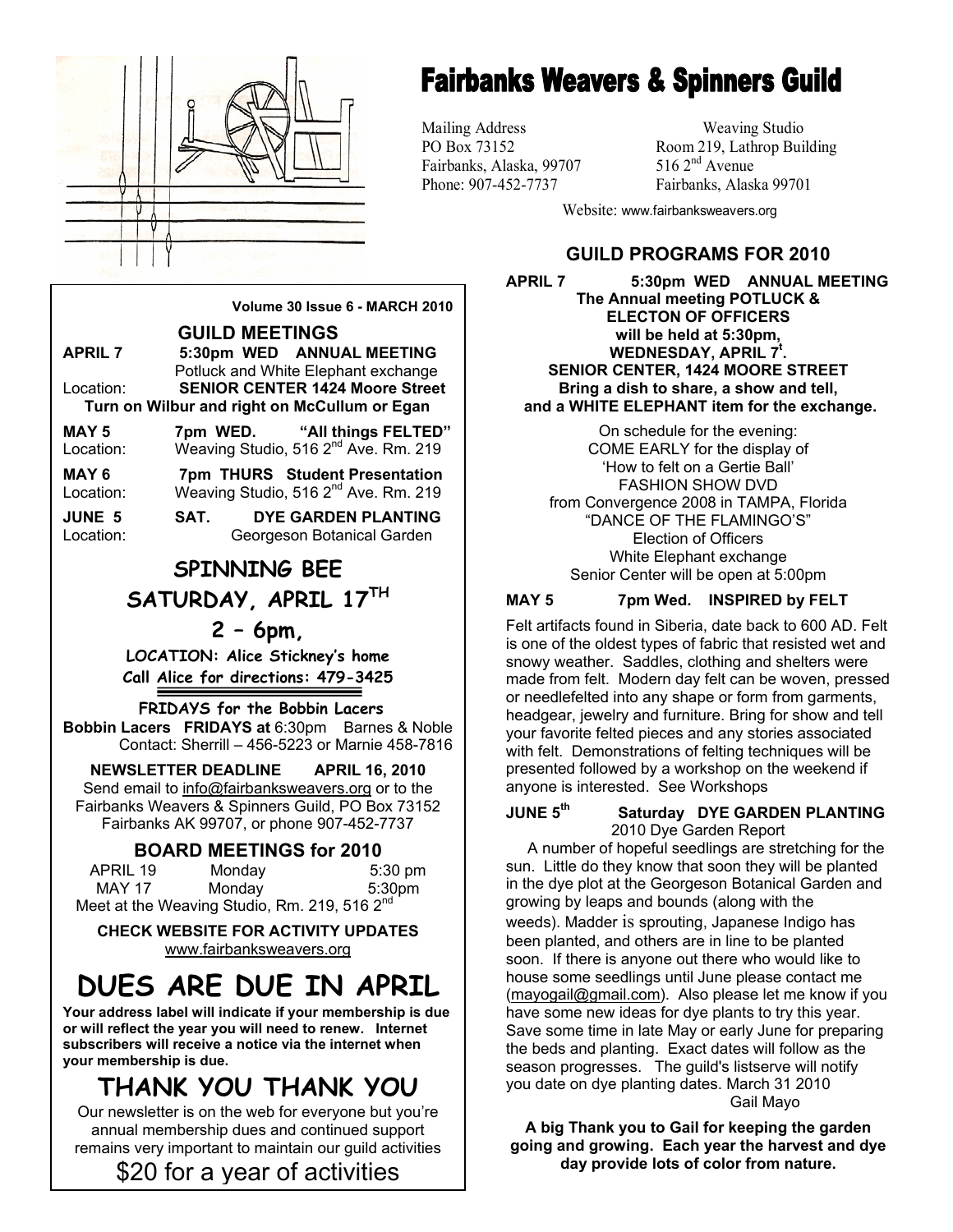#### **A Big Thank You to the Members who have volunteered to continue as board members and to Terry Roberts and Kim Kortenhof for rejoining the board for the coming year.**

One board position is still open for the Vice President position who would then serve as President for the following year to help maintain continuity.

**Anyone interested: call Jodi Gouwens: 474-9144**

## **OFFICERS FOR 2009**

| President<br>Vice President                      | Jodi Gouwens<br>OPEN            | 474-9144 |  |
|--------------------------------------------------|---------------------------------|----------|--|
| Secretary                                        | Kate Hedstrom                   | 590-1420 |  |
| Treasurer                                        | <b>Terry Roberts</b>            | 455-8450 |  |
| Historian                                        | <b>Becky Hammond</b>            | 490-4464 |  |
| <b>Board of Directors:</b>                       |                                 |          |  |
| Barbara Ebbesson                                 |                                 | 479-0440 |  |
| Kim Kortenhof                                    |                                 | 488-4779 |  |
| Jane Gregory                                     |                                 | 457-7707 |  |
| Helen Howard                                     |                                 | 374-2914 |  |
| <b>Appointed or Volunteer Positions:</b>         |                                 |          |  |
| Librarian<br>Hospitality                         | Barbara Ebbesson<br><b>OPEN</b> | 479-0440 |  |
| <b>Newsletter</b>                                | Penny Wakefield                 | 457-4124 |  |
| Fair Supervisor                                  | Kate Hedstrom                   | 451-0975 |  |
| Workshops                                        | <b>Alice Stickney</b>           | 479-3425 |  |
|                                                  | Penny Wakefield                 | 457-4124 |  |
| Dye Garden                                       | Gail Mayo                       | 479-2954 |  |
| Spinning Study Group: Alice Stickney<br>479-3425 |                                 |          |  |

# **'BIRTH'**

## **A short play produced by Malte and Jasmne**

**Johnson** through he BeBold Action Network (www.boldaction.org) as a fundraiser for the Alaska Family Health andBirth Center (www.akbirthcenter.org). **The play dates are Saturday, April 3rd & April 10th at 7pm Sunday, April 11th at 2pm LOCATION: ARTISAN'S COURTYARD** 

## THE ART SCENE IN FAIRBANKS

**FAIRBANKS ARTS ASSOCIATION JuriedCompetitions INTERIOR ARTISANS EXHIBITION: Arts & Crafts Opening Reception: April 2, 5 – 7pm** 

## **April 9,10,11 (Fri,Sat, Sun) A Woman's Affair at the Carlson Center**

Fri 6 - 9 pm -- special Friday evening admission \$25 for wine tasting, \$10 for soda Sat 10 - 5, Sun 11-5 (smaller admission fee is charged) JODI GOUWENS will be in both # 79 (listed as

Goldstream Valley Arts) sharing the space with Denise Connors (Goldstream Valley Arts) and Hilda Melchoir.

**Birch allergy HEALTH TIP FOR THE MONTH: Antibodies are created by taking a tablespoon of birch syrup every day, starting approximately one month before the birch blooms open up which is around the 1st of MAY. You will be amazed at your allergy free relief.**

## **THANK YOU'S THANK YOU'S**

Thanks to **Jasmine Johnson** for the Navajo Rug Presentation with rugs and loom with rug in process and to **Arvid Weflin** for the sock machine demonstration. Socks made in just a few minutes with very little handwork. My kind of knitting 'instant socks', great satisfaction. Two wonderful and informative programs

 Thanks to everyone who helped out at the Guild booth with donations by **Sherrill Peterson** (beaded earrings), **Alice Stickney** and **Kate Hedstrom** (dyed and woven alpaca scarves) and **Tracy Duffield, Helen Howard** who came and helped man the booth.

 Thanks to **Angela Bell** for weaving our Qiviut scarf for the fair. It is special because the warp is buffalo with a qiviut weft in a 5 shaft Spot Bronson pattern on 4 shafts.

 THANKS to **Helen Howard** for organizing and to **everyone** who came to celebrated my birthday in February. As usual I was late and was surprised to see everyone. Thanks again to everyone.

**GUILD MEMBERS Looking for a nice gift and card**, stop at the studio and pick out an alpaca scarf and a card.

## HGA Convergence July 18th - 25 ALBUQUERQUE 2010

HGA – Handweaver's Guild of America Convergence will be held in Albuquerque New Mexico from July 18<sup>th</sup> to  $25<sup>th</sup>$  with workshops, seminars and vendors and exhibits everywhere. For more information and to check out the activities: go to www.weavespindye.org So far Terry Roberts, Lois Henderson, Moxie Pender and Penny Wakefield will be attending. Come and join the fun.

Fairbanks Summer Arts Festival – July  $18^{th}$  to August  $1<sup>st</sup>$ , 2010 check out the schedule at www.fsaf.org

**TANANA VALLEY FAIR** 

**"Barn in the USA"** 

**August 6 – 14, 2010** 

**Plan your entry now** 

Entry Day: July  $31<sup>st</sup>$ , 1 - 6pm **www.tananavalleyfair.org** 

## **All GUILD MEMBERS**

 **You are invited to the Student Presentation of Art 127 and Art 227 on the last night of class MAY 6TH at 7pm. 9 students will present their work accomplished over the semester of weaving. Come and welcome the new weavers**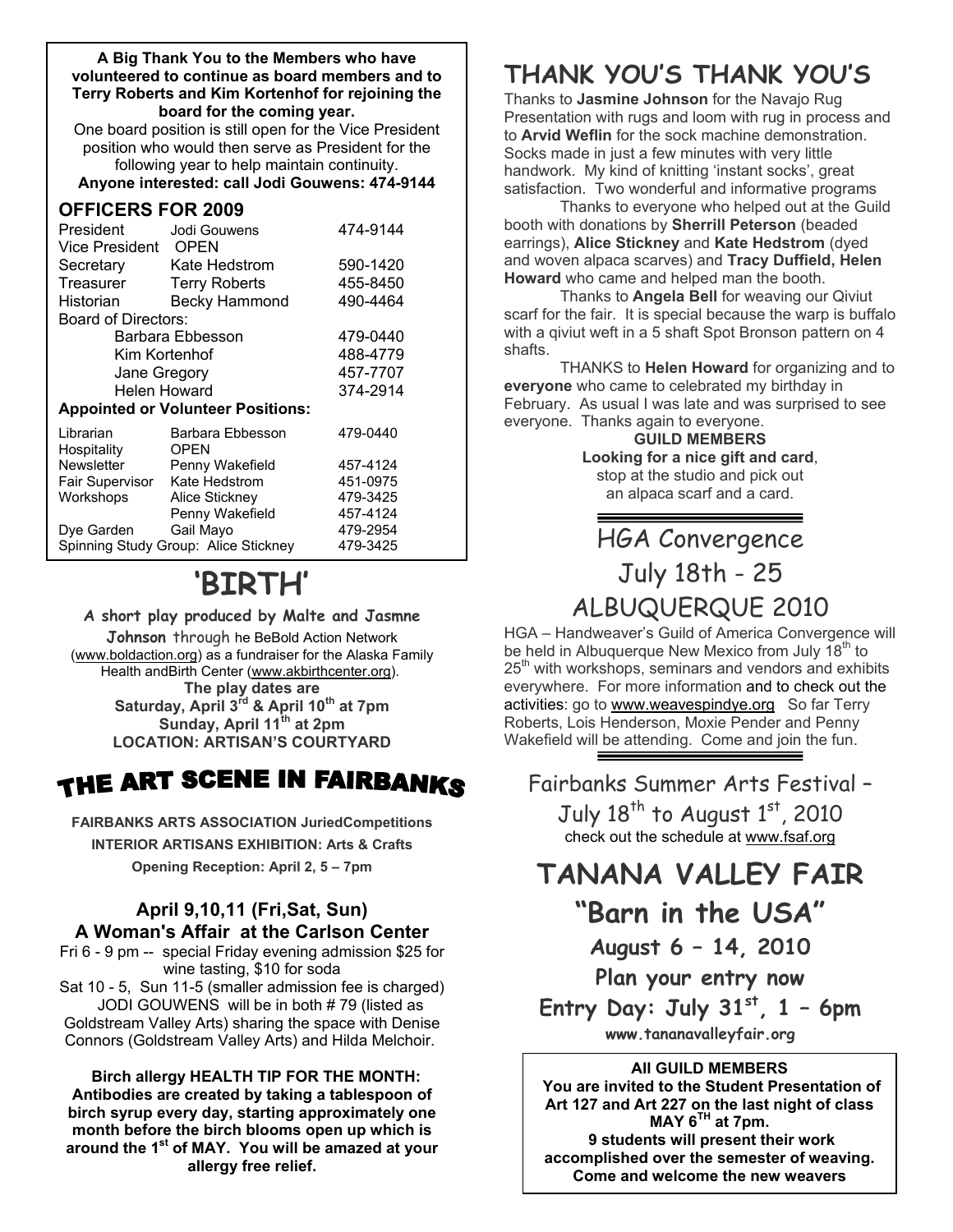# ORKSHOPS UPDA

Apr. 10-11 10-3pm Sat PAINT YOUR WARP  $1 - 3$ pm Sun<br>April 17<sup>th</sup> 12 to 3pm Sat 12 to 3pm Sat Free Warping May  $8<sup>th</sup>$  11 to 3pm Sat Felting Workshop

## **APRIL 10 & 11 SAT/SUN PAINT YOUR WARP**

Make that warp up on Saturday, FEBRUARY 13<sup>th</sup>, and paint it Saturday APRIL 10 or Sunday APRIL 11. Dyes available for cotton, silk and wool fibers. Some silk scarves are available for purchase for painting. You could also make your warp that day and paint on Sunday.

| TIME:       | 10 TO 3pm. Sat. 1 to 3 on Sunday                 |
|-------------|--------------------------------------------------|
| FFF:        | \$15 plus any scarf purchase                     |
| LOCATION:   | WEAVING STUDIO, Rm 219, 516 2 <sup>ND</sup> AVE. |
| INSTRUCTOR: | Penny Wakefield                                  |
| REGISTER:   | Call Penny, 457-4124 or 42-773                   |

#### **APRIL 17 SAT. FREE WARPING Warp up that loom for Summer You will be surprised what a joy it is to be back on the loom**

 PADDLE WARPING, TWO COLOR or MIXED WARP Help provided for designing a project. Make a SPRING warp as you review your warping technique or Learn how to use a warping paddle with many threads. No hassle beaming, even tension, no tangles/loose threads? NO LOOM? Then make a warp for a studio loom to be used for the YOUTH PROGRAM. MATERIALS to bring: Your portable loom, table or rigid heddle. INSTRUCTOR: PENNY WAKEFIELD, 457-4124 LOCATION: RM 219, WEAVING STUDIO, 516 2<sup>nd</sup> Ave. HOURS: 12 to 3:00pm

REGISTER: Call instructor, 457-4124 or Studio: 452-7737

#### **THE** *WARPING FAIREY* **WILL COME TO YOUR HOME & HELP YOU GET ON THAT LOOM.**

## **MAY 8 SAT. FELTING WORKSOP**

This workshop is designed for anyone interested in trying different felting techniques such as using a blow up ball as the base for a hat or vase, silk chiffon for a lightly felted scarf, felted balls for jewelry or making a felted rope or just flat felt. MATERIALS to bring: a plastic wash basin, old towel, any fancy yarns for decoration, and felting wool if you have it otherwise PACKAGES OF FELTING WOOL IN A VARIETY OF COLORS will be available for sale.

LOCATION: RM 219, WEAVING STUDIO, 516 2<sup>nd</sup> Ave. HOURS: 11 to 3:00pm

REGISTER: Studio: 452-7737 or sign up at the meeting.

\*\*\*\*\*\*\*\*\*\*\*

## BASKET WORKSHOPS by JODI *YOU PICK THE DATE AND THE BASKET*

For a minimum of 3 people and with 2 weeks notice, you pick the basket and the date! Call me for options on the classes. CONTACT JODI GOUWENS 474-9144

## **IN OUR EMAIL INBOX:**

#### **A REQUEST FOR A Spinner/Weaver to participate in the Civil War re-enactment at Chena Lakes** on Friday, May 7<sup>th</sup> **website: www.timewrights.com**

Ric Wages, a retired teacher has organized an all day event for some 400 school children to experience the crafts and life as it was during the Civil War. In past years he has included blacksmithing, soap making etc. and would like to include the finer crafts such as weaving and spinning.

 Anyone interested in participating and demonstrating spinning and weaving should contact Ric. If you need a portable loom to demonstrate on, please call the studio to make sure one is warped and ready to go. Ric Wages <rwages@gci.net>

## FOR SALE ITEMS

**For sale: a Louet temple 36" - 58" for \$50, or best offer.**

Purchased in 1994, used only a couple of times. Selection of Harrisville Highland Wool (8oz cones) in a variety

of colors. Price is negotiable. - 479-5772

or tartanweaver@mosquitonet.com

Thanks, Molly Manaugh

**4 shaft Table loom with loom stand Some Books, shuttles, warping board \$400 Located at the Studio Call 452-7377** 

**RIGID HEDDLE LOOM on a stand, Brand NEW \$400 or Best Offer Located at the Studio** 

## **2010 Fiber Arts Retreat in Wasilla April 30, May 1 – 2**

Sponsored by the Valley Fiber Arts Guild PO Box 876142, Wasilla, AK 99687 Location has changed so you need to contact Marjorie Bellringer, windhavn@hotmail.com or call 907 232-8587

## LATHROP BUILDING REPORT

As you know the Lathrop Building is up for sale so our future there is undetermined. The last buyer decided to not buy – to many items to upgrade so we are still there for how long – who knows. The YOUTH SUMMER PROGRAM is going on as planned and if anyone would like to assist and become familiar with the program, please call Penny. 452-7737. This summer program funds our rent for the year and the instructors pay for the summer. Last year was one of the lowest income years due to the economy and hopefully our  $19<sup>th</sup>$  year will be much better otherwise the writing might appear on the wall regarding our future in the weaving program and the summer program. Any suggestions or ideas, please call any member of the board.